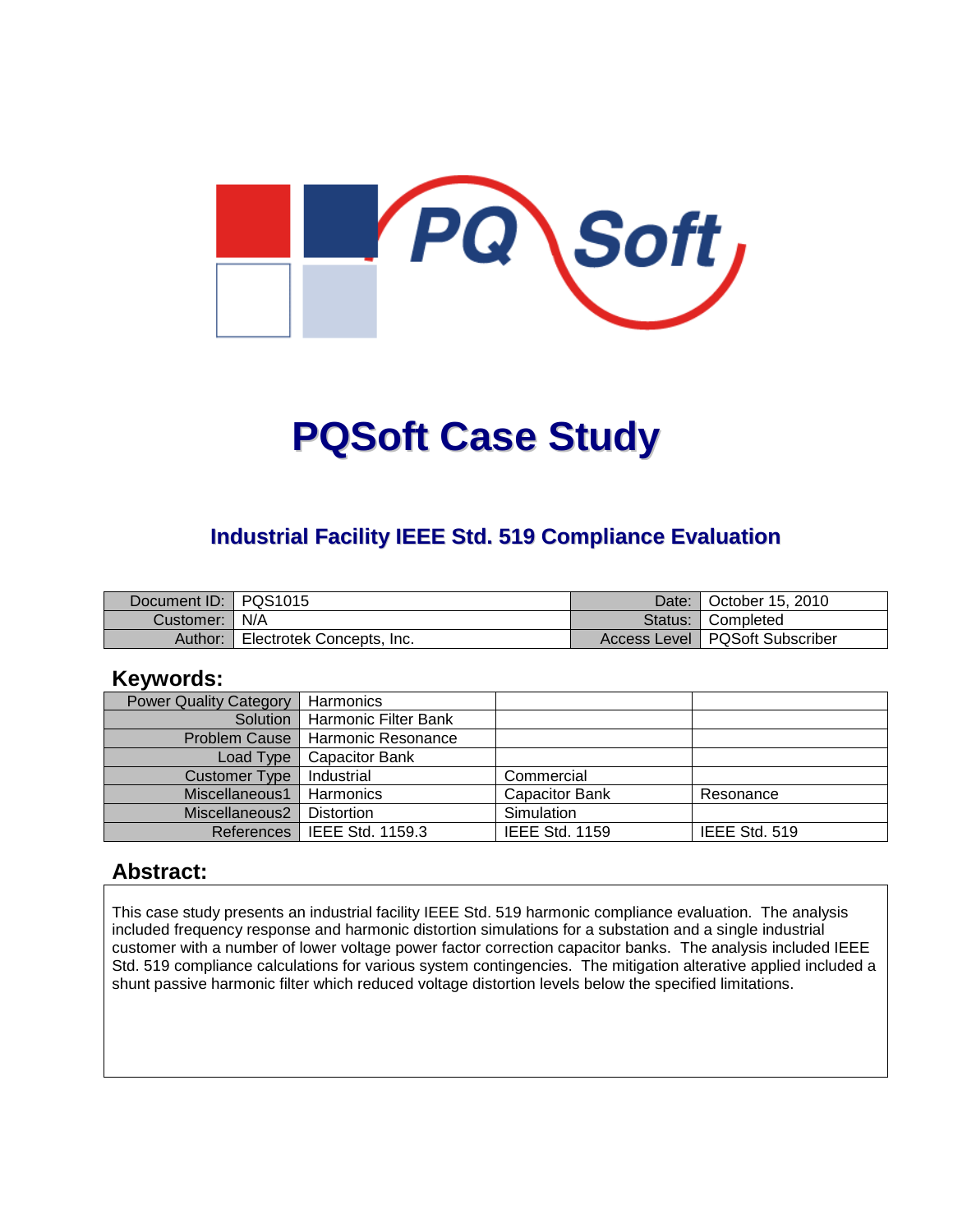# **TABLE OF CONTENTS**

# **LIST OF FIGURES**

| Figure 3 - Illustration of Frequency Response with Substation Capacitor Bank In-Service 5 |  |
|-------------------------------------------------------------------------------------------|--|
|                                                                                           |  |
|                                                                                           |  |
|                                                                                           |  |
|                                                                                           |  |
|                                                                                           |  |
|                                                                                           |  |

# **LIST OF TABLES**

# **RELATED STANDARDS**

IEEE Std. 1159, IEEE Std. 519

#### **GLOSSARY AND ACRONYMS**

| <b>ASD</b> | Adjustable-Speed Drive           |
|------------|----------------------------------|
| DPF.       | <b>Displacement Power Factor</b> |
| PF.        | Power Factor                     |
| <b>PWM</b> | <b>Pulse Width Modulation</b>    |
| THD        | <b>Total Harmonic Distortion</b> |
| TPF.       | <b>True Power Factor</b>         |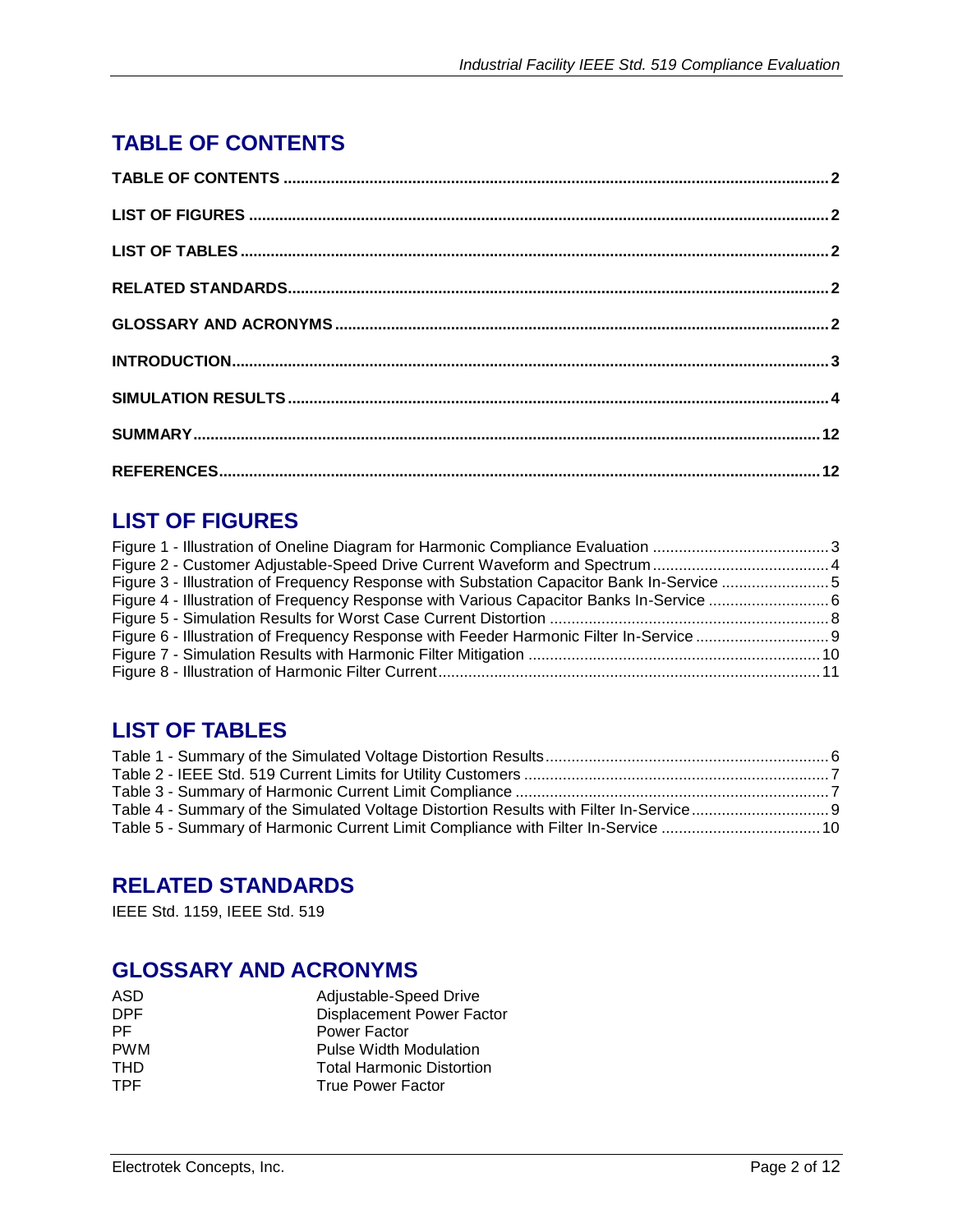## **INTRODUCTION**

An industrial facility IEEE Std. 519 harmonic compliance case study was completed for the system shown in [Figure 1.](#page-2-0) The 44 kV utility substation supplied a number of step-down transformers in a plastic extrusion facility. The facility included a number of utility and customer power factor correction capacitor banks and a 2.5 MVA, six-pulse adjustable-speed drive. The utility capacitor bank at the substation bus was rated 6,000 kVAr, 44 kV and there were also several 1,800 kVAr, 13.8 kV capacitor banks connected to various customer secondary buses.

The harmonic characteristics of the drive was determined from field measurements. The case study was completed using the SuperHarm<sup>®</sup> program. The accuracy of the simulation model was verified using three-phase fault currents and other steady-state quantities, such as steady-state voltage rise.



<span id="page-2-0"></span>**Figure 1 - Illustration of Oneline Diagram for Harmonic Compliance Evaluation**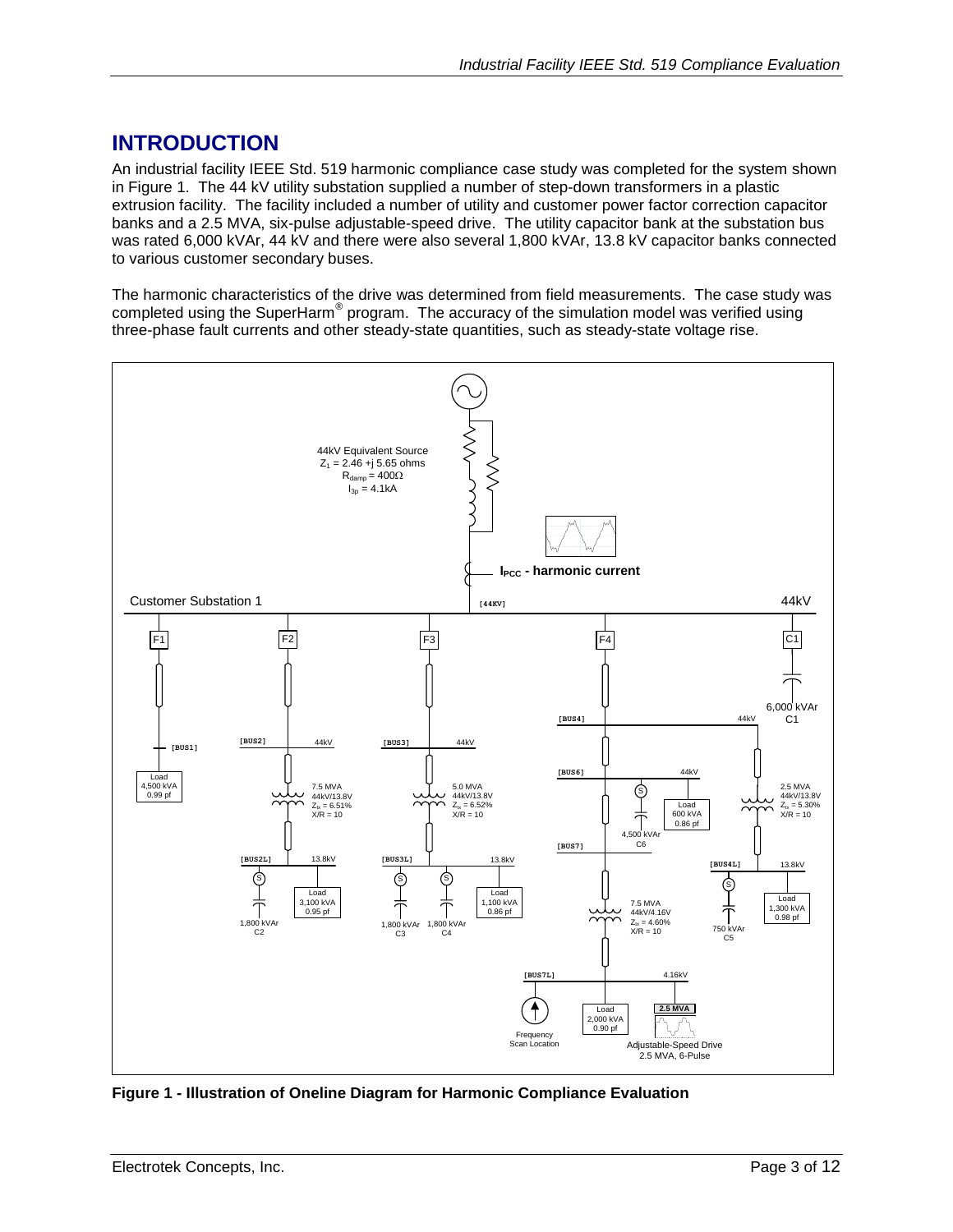## **SIMULATION RESULTS**

Fault currents at various points in the facility and the voltage rise at 44 kV substation bus with the 6,000 kVAr capacitor bank in-service were used to verify the accuracy of the harmonic simulation model. The simulated steady-state voltage rise at the substation bus with the 6,000 kVAr, 44 kV capacitor bank in-

service was approximately 1.8%. This value was validated using the following expression:\n
$$
\Delta V = \left(\frac{M V A r_{3\phi}}{M V A_{\rm sc}}\right) * 100 = \left(\frac{6}{314}\right) * 100 = 1.91\%
$$

where:

ΔV = steady-state voltage rise (per-unit)

MVA<sub>3<sup> $\phi$ </sub> = three-phase short circuit capacity (MVA =  $\sqrt{3}$ \*44 kV\*4.12kA≈314MVA)</sub></sup>

 $MVar_{3\phi}$  = three-phase capacitor bank rating (MVAr)

[Figure 2](#page-3-0) shows the simulated harmonic current characteristic for 2.5 MVA, 4.16 kV six-pulse adjustablespeed drive. The current had a fundamental frequency value of 293 A, an rms value of 301 A, and a THD value of 23.1%. The highest harmonic current components were the  $5<sup>th</sup>$  at 18.2% and the  $7<sup>th</sup>$  at 11.9%. The waveform shown was created using an inverse DFT with 256 points per cycle.



<span id="page-3-0"></span>**Figure 2 - Customer Adjustable-Speed Drive Current Waveform and Spectrum**

A thorough investigation of the effect of various substation and customer capacitor banks was completed using a batch solution capability that allowed multiple data cases to be completed consecutively. Different distinct frequency scan and harmonic distortion output files were created for each set of system conditions. The batch solution involved 64 different cases, representing all of the possible substation and customer capacitor bank switching conditions. The frequency scan and harmonic distortion results for each of the cases were reviewed to determine the number of cases where the IEEE Std. 519 total demand distortion (TDD) limits were exceeded. Twenty of the 64 cases exceeded the current distortion limits. Results from six of the 64 cases were used to summarize a number of the relevant observations. [Figure 3](#page-4-0) shows the impedance vs. frequency simulation result with the 6,000 kVAr, 44 kV substation capacitor bank (C1) in service (Case 9b). The frequency scan was placed at the 4.16 kV bus and the resulting impedance at the 44 kV bus was determined. The basecase result with no utility or customer capacitor banks in-service (Case 9a) was also shown on the graph so the two conditions can be easily compared. The simulated parallel resonance due to the addition of the shunt capacitor bank was 468 Hz  $(7.8<sup>th</sup>$  harmonic).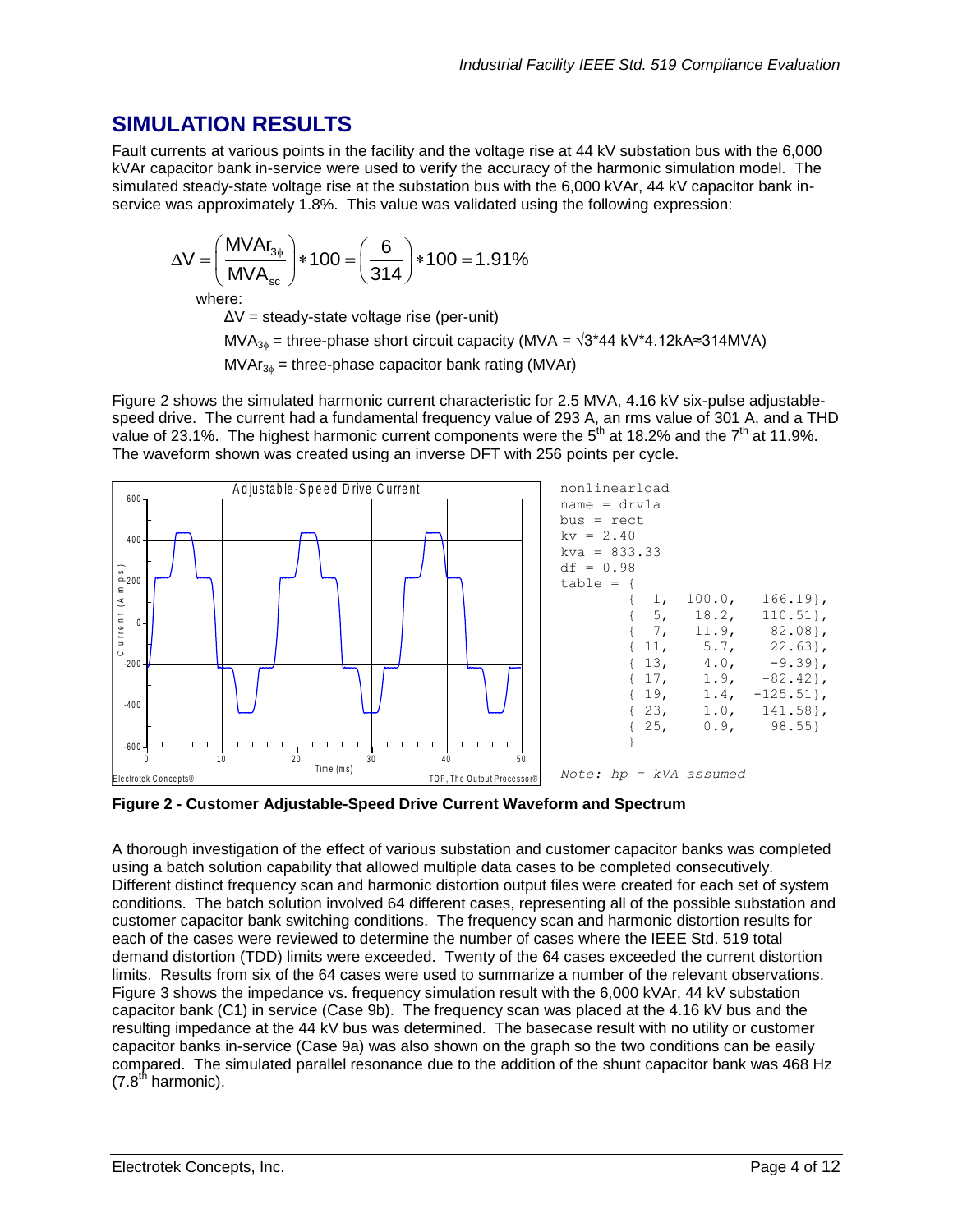A simple expression was used to validate this result:

$$
h_r \approx \sqrt{\left(\frac{MVA_{3\phi}}{MVA_{3\phi}}\right)} = \sqrt{\left(\frac{314}{6}\right)} = 7.2 \quad (434 \text{ Hz})
$$

where:

 $h_r$  = parallel resonant frequency (x fundamental)

MVA<sub>3</sub> = three-phase short circuit capacity (MVA =  $\sqrt{3}$ \*44 kV\*4.12kA≈314MVA)

 $MVAr_{3\phi}$  = three-phase capacitor bank rating (MVAr)

[Figure 4](#page-5-0) shows the impedance vs. frequency simulation results for various substation and customer capacitor bank configurations. The basecase result with no utility or customer capacitor banks in-service was also shown for reference. The most significant harmonic resonance frequencies were the 5<sup>th</sup> and 9<sup>th</sup>.



<span id="page-4-0"></span>**Figure 3 - Illustration of Frequency Response with Substation Capacitor Bank In-Service**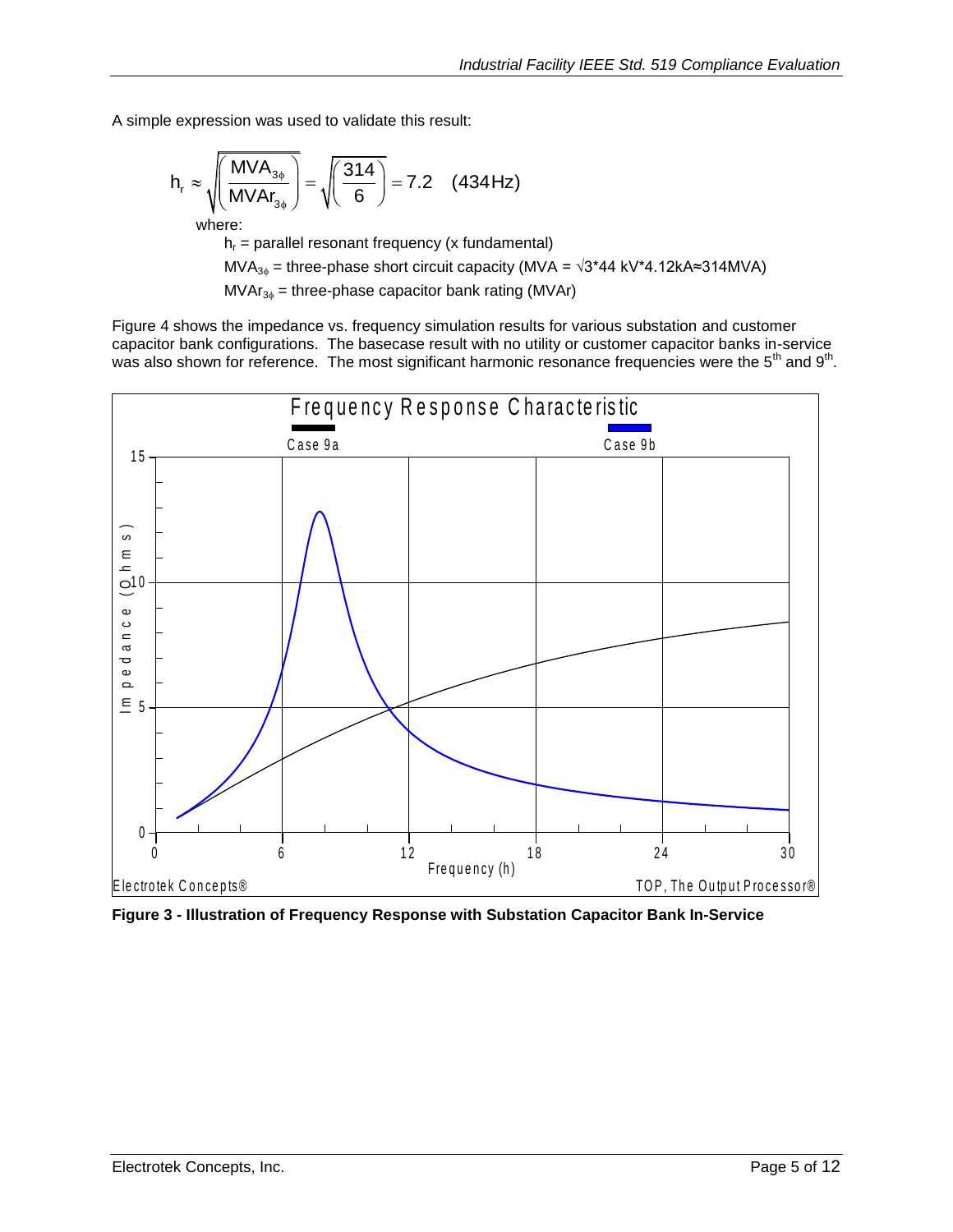

<span id="page-5-0"></span>**Figure 4 - Illustration of Frequency Response with Various Capacitor Banks In-Service**

[Table 1](#page-5-1) summarizes the results for the six corresponding harmonic distortion simulations. The table includes the simulated voltage distortion ( $V<sub>THD</sub>$ ) levels at five buses for the six different operating conditions previously summarized in [Figure 3](#page-4-0) and [Figure 4.](#page-5-0) The voltage distortion at several locations exceeded the IEEE Std. 519 limit of 5% for several cases.

| Case<br><b>Number</b> | 44 kV<br><b>Sub Bus</b> | 44 kV<br><b>Bus #6</b> | 13.8 kV<br><b>Bus #2</b> | 13.8 kV<br><b>Bus #3</b> | 4.16 kV<br><b>Bus #1</b> |
|-----------------------|-------------------------|------------------------|--------------------------|--------------------------|--------------------------|
| 9a                    | 0.87%                   | 2.50%                  | 0.82%                    | 0.86%                    | 4.81%                    |
| 9 <sub>b</sub>        | 1.78%                   | 2.88%                  | 1.72%                    | 1.76%                    | 4.91%                    |
| 9c                    | 1.25%                   | 2.32%                  | 2.47%                    | 1.24%                    | 4.43%                    |
| 9d                    | 2.25%                   | 4.03%                  | 2.20%                    | 5.28%                    | 3.61%                    |
| 9e                    | 2.33%                   | 5.94%                  | 2.28%                    | 5.40%                    | 6.17%                    |
| 9f                    | 2.85%                   | 5.55%                  | 2.78%                    | 2.82%                    | 5.32%                    |

<span id="page-5-1"></span>

| Table 1 - Summary of the Simulated Voltage Distortion Results |  |  |
|---------------------------------------------------------------|--|--|
|---------------------------------------------------------------|--|--|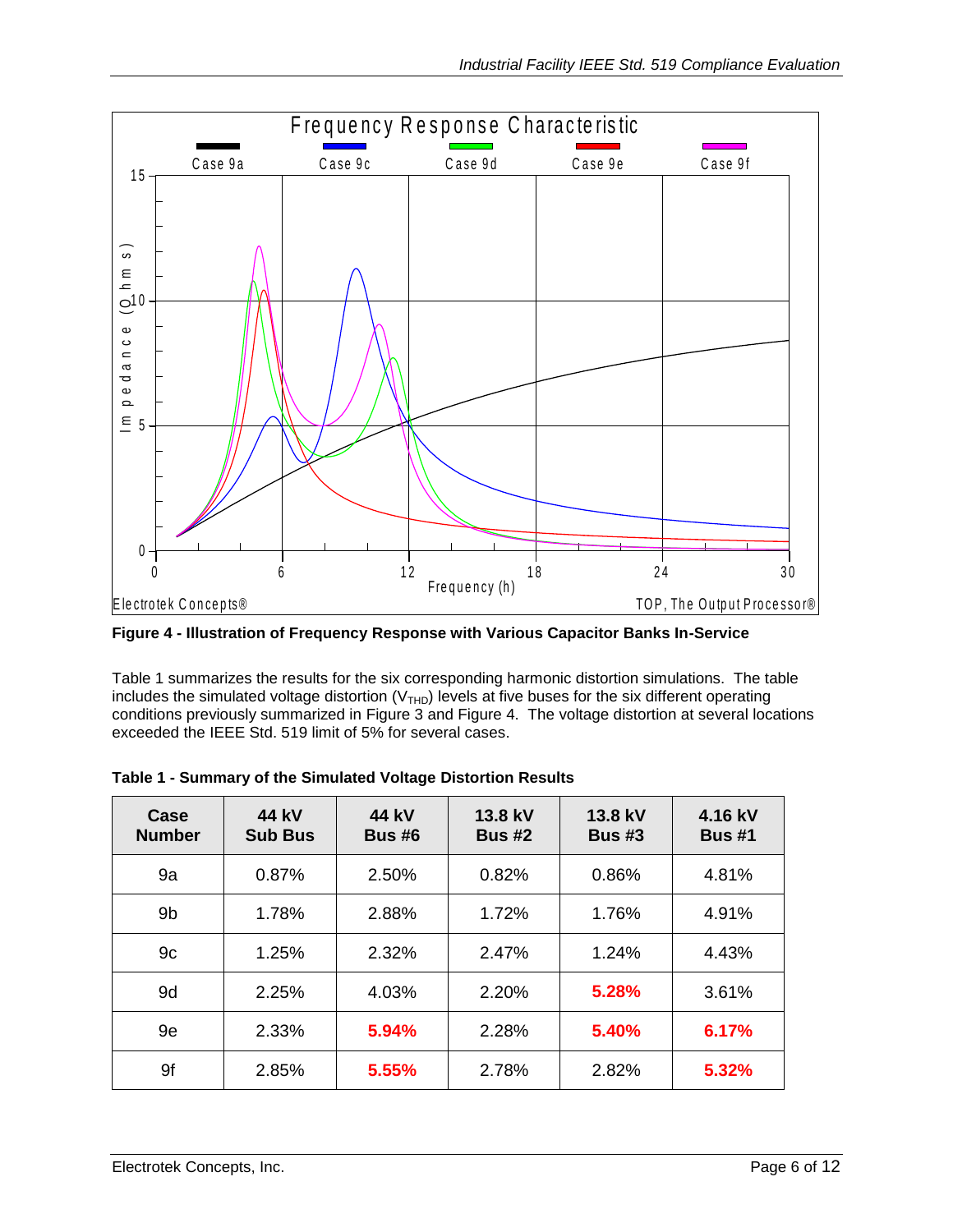[Table 2](#page-6-0) shows the harmonic currents limits from IEEE Std. 519 that may be used for industrial customers. The ratio of the short-circuit MVA at the point of common coupling (PCC) to the average maximum demand load was approximately 20.8 (314 MVA / 15,100 kVA). That meant that the second row of the table was used to evaluate the harmonic currents at the PCC for the six different operating conditions.

| Individual Frequency Limits (%) - 120 V - 69 kV |        |     |     |                                                     |             |            |  |
|-------------------------------------------------|--------|-----|-----|-----------------------------------------------------|-------------|------------|--|
| $I_{sc}/I_L$                                    | h < 11 |     |     | $11 \le h < 17$   $17 \le h < 23$   $23 \le h < 35$ | $35 \leq h$ | <b>TDD</b> |  |
| $<$ 20                                          | 4.0    | 2.0 | 1.5 | 0.6                                                 | 0.3         | 5.0        |  |
| 20-50                                           | 7.0    | 3.5 | 2.5 | 1.0                                                 | 0.5         | 8.0        |  |
| 50-100                                          | 10.0   | 4.5 | 4.0 | 1.5                                                 | 0.7         | 12.0       |  |
| 100-1000                                        | 12.0   | 5.5 | 5.0 | 2.0                                                 | 1.0         | 15.0       |  |
| >1000                                           | 15.0   | 7.0 | 6.0 | 2.5                                                 | 1.4         | 20.0       |  |

<span id="page-6-0"></span>**Table 2 - IEEE Std. 519 Current Limits for Utility Customers**

[Table 3](#page-6-1) summarizes the results of the harmonic current compliance analysis for the six simulated cases. Three of the cases shown in the table exceed the  $5<sup>th</sup>$  harmonic and TDD current limits. The capacitor banks that were in-service for each simulation case included:

Case 9a: No Capacitor Banks (basecase condition) Case 9b: 6,000 kVAr C1 Case 9c: 6,000 kVAr C1, 1,800 kVAr C2 Case 9d: 6,000 kVAr C1, 1,800 kVAr C3, 4,500 kVAr C6 Case 9e: 1,800 kVAr C4, 4,500 kVAr C6 Case 9f: 6,000 kVAr C1, 4,500 kVAr C6

|           | <b>TDD</b> | H <sub>5</sub> | H7             | H <sub>11</sub> | H <sub>13</sub> | <b>H17</b> | H <sub>19</sub> | H <sub>23</sub> | H <sub>25</sub> | <b>Summary</b> |
|-----------|------------|----------------|----------------|-----------------|-----------------|------------|-----------------|-----------------|-----------------|----------------|
| 519 Limit | 8          | $\overline{7}$ | $\overline{7}$ | 3.5             | 3.5             | 2.5        | 2.5             | 1               | 1               |                |
| Case 9a   | 2.9        | 2.4            | 1.5            | 0.6             | 0.4             | 0.2        | 0.1             | 0.1             | 0.1             | OK             |
| Case 9b   | 6.2        | 3.9            | 4.8            | 0.7             | 0.3             | 0.1        | 0.1             | 0.1             | 0.1             | OK             |
| Case 9c   | 4.9        | 4.6            | 1.6            | 1.0             | 0.3             | 0.1        | 0.1             | 0.1             | 0.1             | <b>OK</b>      |
| Case 9d   | 9.8        | 9.5            | 2.0            | 1.1             | 0.2             | 0.1        | 0.1             | 0.1             | 0.1             | <b>Exceeds</b> |
| Case 9e   | 10.2       | 10.1           | 1.8            | 0.2             | 0.1             | 0.1        | 0.1             | 0.1             | 0.1             | <b>Exceeds</b> |
| Case 9f   | 12.4       | 12.1           | 2.5            | 1.2             | 0.2             | 0.1        | 0.1             | 0.1             | 0.1             | <b>Exceeds</b> |

<span id="page-6-1"></span>**Table 3 - Summary of Harmonic Current Limit Compliance**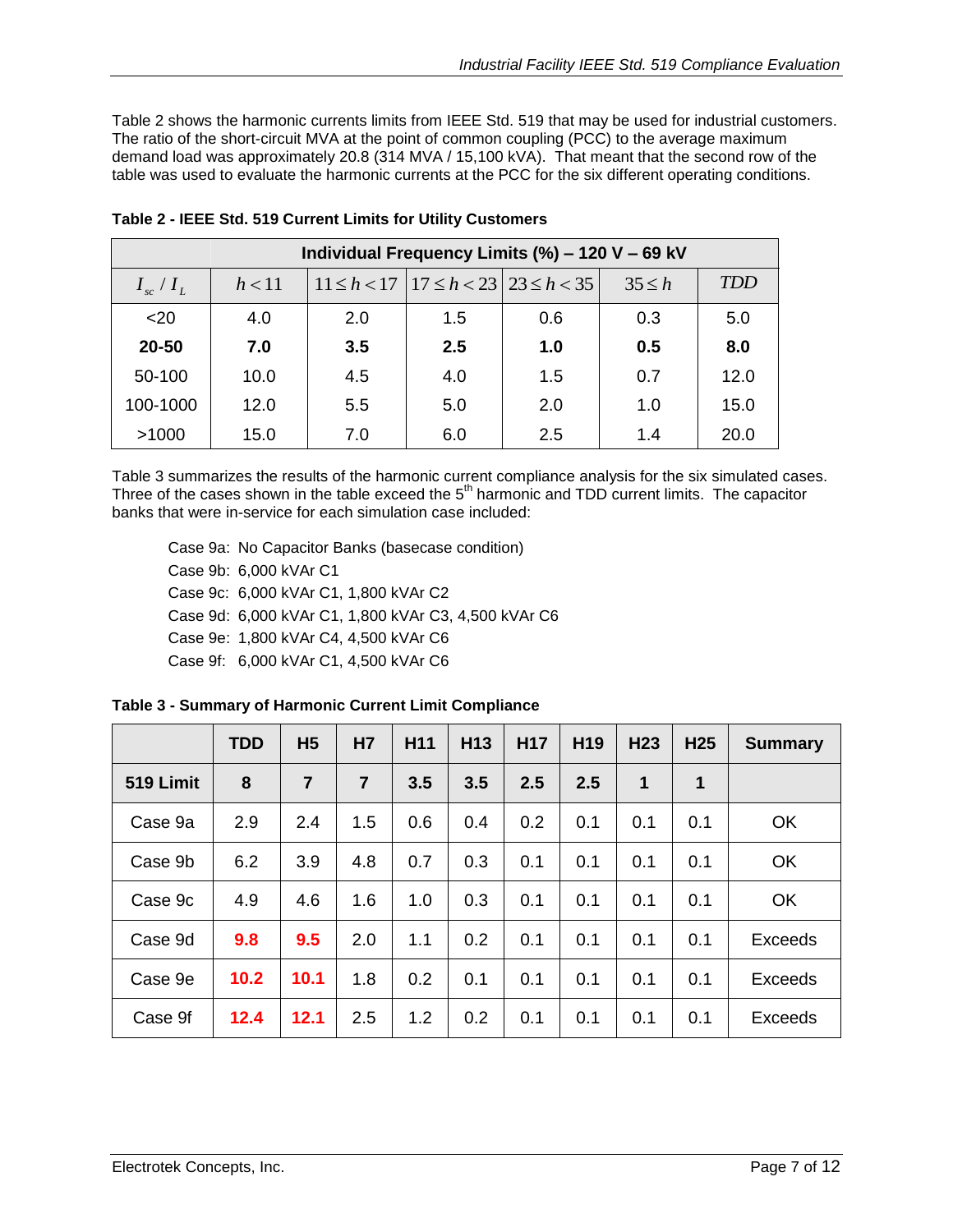

<span id="page-7-0"></span>**Figure 5 - Simulation Results for Worst Case Current Distortion**

[Figure 5](#page-7-0) shows the corresponding simulated PCC current waveform (12.4% THD) for Case 9f. The waveform was created using an inverse DFT with 256 points per cycle.

The power conditioning solution alternative that was investigated during the study was adding a new passive shunt single-tuned harmonic filter on the 4.16 kV customer bus with the 2.5 MVA adjustablespeed drive. Passive filters are made of inductive, capacitive, and resistive elements. They are relatively inexpensive compared with other means for eliminating harmonic distortion, but they have the disadvantage of potentially adverse interactions with the power system. They are employed either to shunt the harmonic currents off the line or to block their flow between parts of the system by tuning the elements to create a resonance at a selected harmonic frequency.

Filters are generally tuned slightly below the harmonic frequency of concern. This method allows for tolerances in the filter components and prevents the filter from acting as a direct short circuit for the offending harmonic current. It also minimizes the possibility of dangerous harmonic resonance should the system parameters change and cause the tuning frequency to shift slightly higher. The design involved adding a new 1,200 kVAr, 4.16 kV harmonic filter at the customer bus with the nonlinear load. The filter was tuned to the 4.7<sup>th</sup> harmonic, with an assumed  $X/R$  ratio of 20.

[Figure 6](#page-8-0) shows the impedance vs. frequency simulation result at the 4.16 kV bus with the 4.7<sup>th</sup> harmonic filter in-service. The previous worst-case frequency scan and the basecase with no utility or customer capacitor banks in-service was shown for reference. As can be observed in the figure, the frequency response characteristic shows a very low impedance at the filter tuning frequency.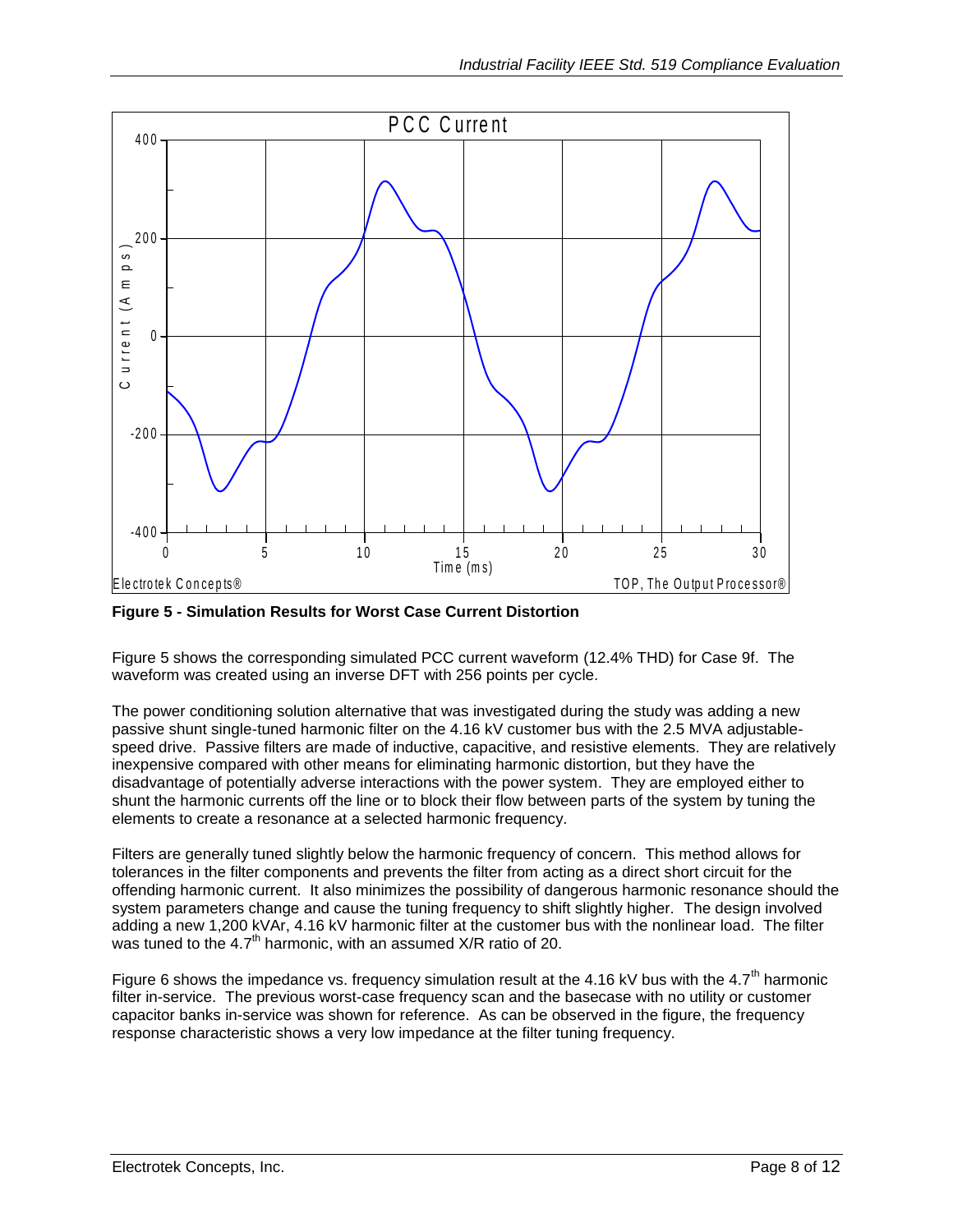

<span id="page-8-0"></span>**Figure 6 - Illustration of Frequency Response with Feeder Harmonic Filter In-Service**

[Table 4](#page-8-1) summarizes the results for the corresponding harmonic distortion simulation. The table includes the simulated voltage distortion ( $V<sub>THD</sub>$ ) levels at the five buses for the harmonic filter mitigation case (Case 9g) previously shown in [Figure 6.](#page-8-0) The resulting voltage distortion levels at all of the simulated buses were well below the IEEE Std. 519 limit of 5%.

| Case          | 44 kV          | 44 kV         | 13.8 kV       | 13.8 kV  | 4.16 kV       |
|---------------|----------------|---------------|---------------|----------|---------------|
| <b>Number</b> | <b>Sub Bus</b> | <b>Bus #6</b> | <b>Bus #2</b> | Bus $#3$ | <b>Bus #1</b> |
| 9g            | 1.03%          | 1.49%         | 0.98%         | $1.01\%$ | 1.41%         |

<span id="page-8-1"></span>

|  | Table 4 - Summary of the Simulated Voltage Distortion Results with Filter In-Service |  |
|--|--------------------------------------------------------------------------------------|--|

[Table 5](#page-9-0) summarizes the results of the harmonic current compliance analysis for the harmonic filter mitigation simulation case (Case 9g). None of the values shown in the table exceed the  $5<sup>th</sup>$  harmonic or TDD current limits. The capacitor and harmonic filter banks that were in-service for the simulation case included:

Case 9g:  $6,000$  kVAr C1, 4,500 kVAr C6, and 1,200 kVAr 4.7<sup>th</sup> Filter at 4.16 kV Bus

[Figure 7](#page-9-1) shows the corresponding simulated PCC current waveform (3.2% THD) for Case 9g. The waveform was created using an inverse DFT with 256 points per cycle.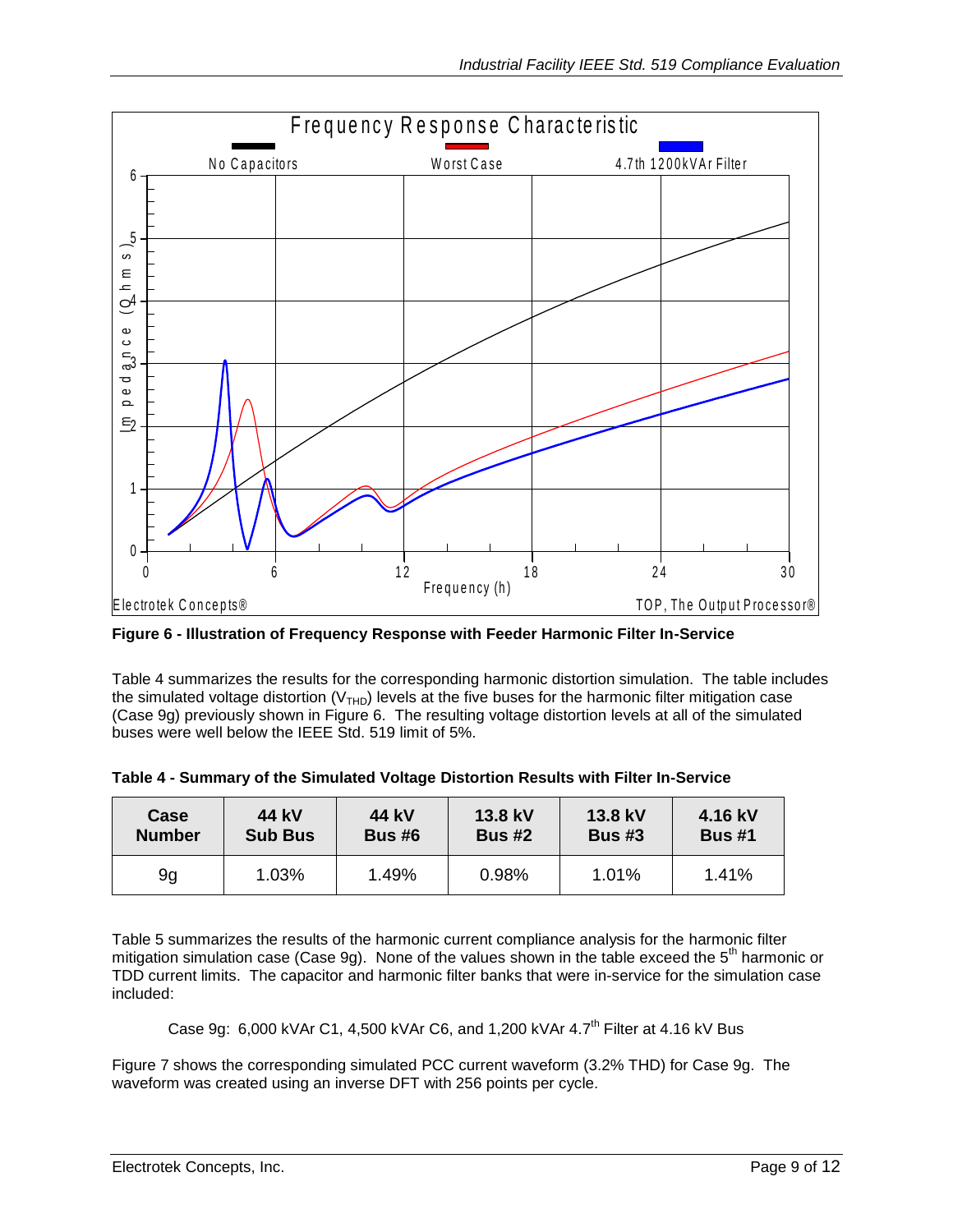|           | <b>TDD</b> | H <sub>5</sub> | <b>H7</b> | H11 |     |     | $H13$   H17   H19   H23 |     | H <sub>25</sub> | <b>Summary</b> |
|-----------|------------|----------------|-----------|-----|-----|-----|-------------------------|-----|-----------------|----------------|
| 519 Limit | 8          |                |           | 3.5 | 3.5 | 2.5 | 2.5                     |     |                 |                |
| Case 9g   | 3.4        | 2.1            | 2.4       | 1.0 | 0.2 | 0.1 | 0.1                     | 0.1 | 0.1             | OK             |

<span id="page-9-0"></span>**Table 5 - Summary of Harmonic Current Limit Compliance with Filter In-Service**



<span id="page-9-1"></span>**Figure 7 - Simulation Results with Harmonic Filter Mitigation**

[Figure 8](#page-10-0) shows the resulting harmonic filter current for the simulation case. The current had a fundamental frequency value of 175 A, an rms value of 184 A, and a THD value of 32.4%. The highest harmonic current components were the 5<sup>th</sup> at 32.2% and the 7<sup>th</sup> at 2.08%. The waveform shown in Figure [8](#page-10-0) was created using an inverse DFT with 256 points per cycle.

Passive harmonic filters should always be placed on a bus where the short-circuit impedance  $(X_{SC})$  can be expected to remain relatively constant. While the notch frequency is determined by the filter tuning, and will remain fixed, the new parallel resonance will move as the system short circuit impedance varies.

The resulting simulated new parallel resonant frequency with the harmonic filter in-service was approximately 3.7, which was verified using the following expression: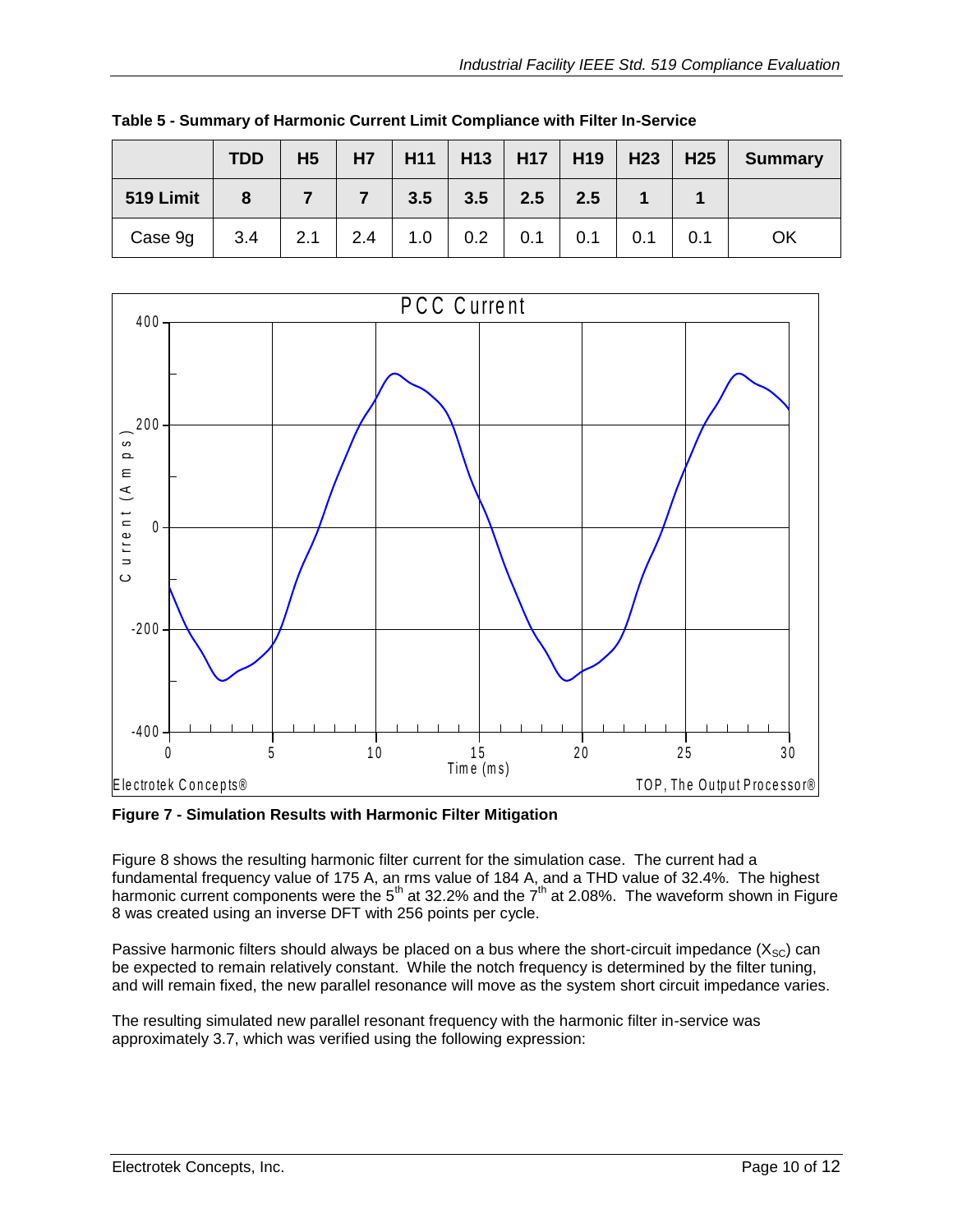$$
h_{r_{\text{new}}} \approx \left(\frac{h_{\text{filter}}}{\sqrt{\left(1 + \left(\frac{X_{\text{sc}}}{X_{\text{filter}}}\right)\right)}}\right) = \left(\frac{4.7}{\sqrt{\left(1 + \left(0.259/0.652\right)\right)}}\right) = 3.98
$$

where:

h<sub>r<sub>new</sub> = resulting (new) parallel resonant frequency (x fundamental)</sub>  $h<sub>filter</sub>$  = harmonic filter tuning frequency (x fundamental)  $X_{SC}$  = system short circuit reactance ( $\Omega$ )

$$
X_{\rm sc} = \frac{kV_{\rm \phi\phi}^2}{MVA_{\rm SC}} = \frac{4.16^2}{66.6} = 0.259\Omega
$$
\n(MVA =  $\sqrt{3}^*4.16 \text{ kV}^*9.24 \text{kA} \approx 66.6 \text{ MVA}$ )

 $X_{filter}$  = reactance of series filter reactor ( $\Omega$ )  $X_c$  = capacitor bank reactance ( $\Omega$ )

$$
X_{\text{filter}} = \frac{X_{\text{c}}}{h_{\text{filter}}^2} = \frac{14.42\Omega}{4.7^2} = 0.652\Omega
$$



<span id="page-10-0"></span>**Figure 8 - Illustration of Harmonic Filter Current**

The power conditioning mitigation alterative selected was to install a new 1,200 kVAr, 4.16 kV harmonic filter hank tuned to the 4.7<sup>th</sup> harmonic which, in turn, reduced the harmonic voltage distortion levels below the specified limits., as well as meeting the current distortion limits specified in IEEE Std. 519. Due to the excessive component duty requirements, the capacitor bank units that were used in the shunt harmonic filter design were rated at 4.8 kV for application on the 4.16 kV customer secondary bus.